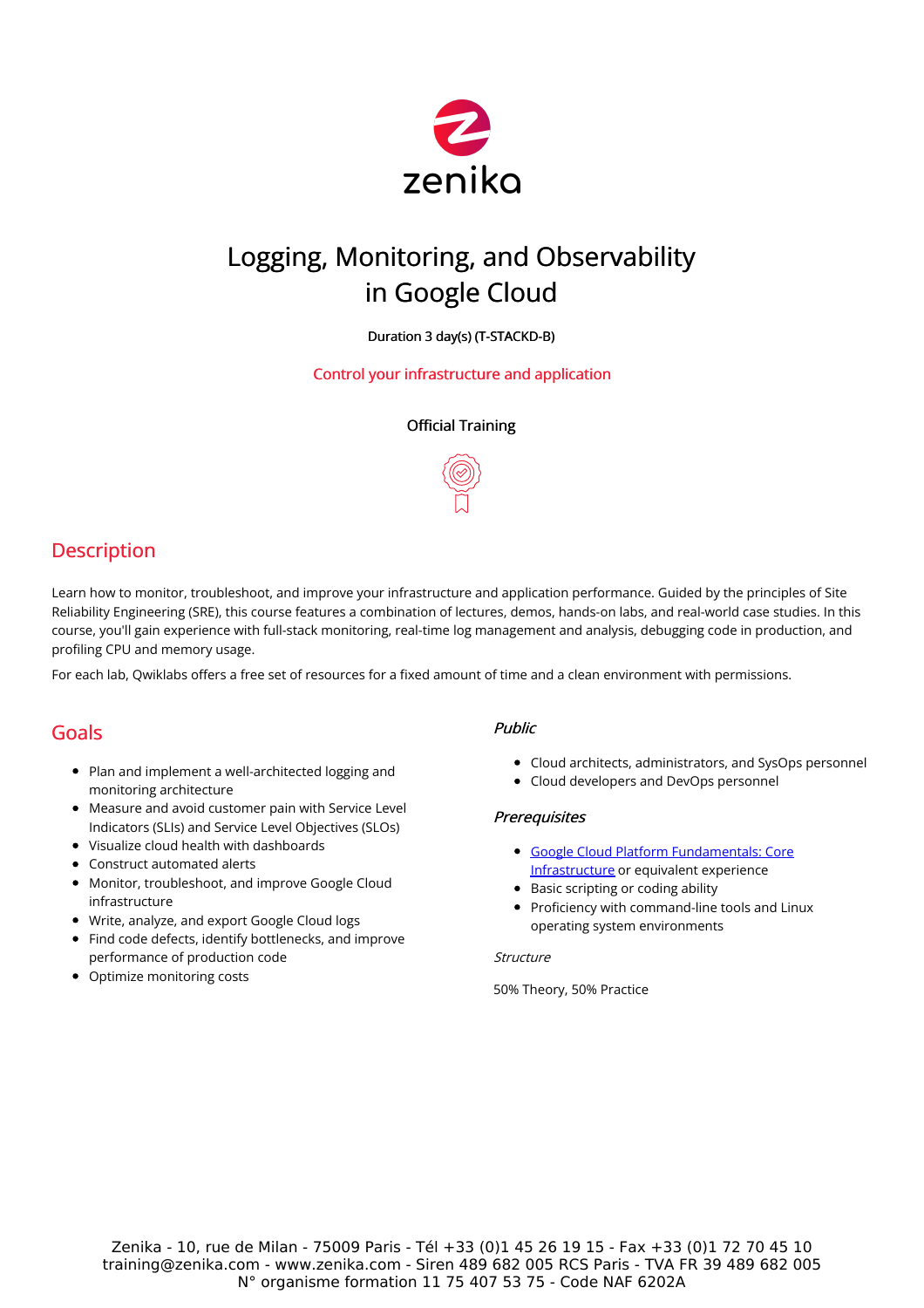# Program

#### • Introduction to Google Cloud Monitoring Tools

- Explain the purpose and capabilities of Google Cloud operations-focused components: Logging, Monitoring, Error Reporting, and Incident Response and Management (IRM)
- Explain the purpose and capabilities of Google Cloud application performance management focused components: Debugger, Trace, Profiler, and Service Monitoring

#### Avoiding Customer Pain

- Construct a monitoring base from the four golden signals: latency, traffic, errors, and saturation
- Define critical system measures with Service Level Indicators (SLIs)
- Use Service Level Objectives (SLOs) and Service Level Agreements (SLAs) to measure, and avoid, customer pain
- Achieve developer and operation harmony with SLO based error budgets

#### Monitoring Critical Systems

- Choose best practice monitoring project architectures
- Differentiate Cloud IAM roles for monitoring
- Use the default dashboards appropriately
- Build custom dashboards to show resource consumption and application load
- Define uptime checks to track aliveness and latency

#### • Alerting Policies

- Develop alerting strategies
- Define alerting policies
- Add notification channels
- <sup>o</sup> Identify types of alerts and common uses for each
- Construct and alert on resource groups
- Manage alerting policies programmaticall

## Advanced Logging and Analysis

- Identify and choose among resource tagging approaches
- Define log sinks (inclusion filters) and exclusion filters
- Create metrics based on logs
- Export logs to BigQuery

#### Working with Audit Logs

- Use Admin Activity, Data Access, and System Event audit logs
- Track who, did what, and when

## Configuring Google Cloud Services for Observability

- Integrate Logging and Monitoring agents into Compute Engine VMs and images
- Enable and utilize Kubernetes Monitoring
- Extend and clarify Kubernetes Monitoring with Prometheus
- Expose custom metrics through code, and with the help of OpenCensus

# Monitoring the Google Cloud VPC

- Collect and analyze VPC Flow, Firewall Rules, and Cloud NAT logs
- Enable Packet Mirroring
- Explain the capabilities of Network Intelligence Center

## Managing Incidents

- Handle incidents systematically
- Define incident management roles and communication channels
- Mitigate incident impact